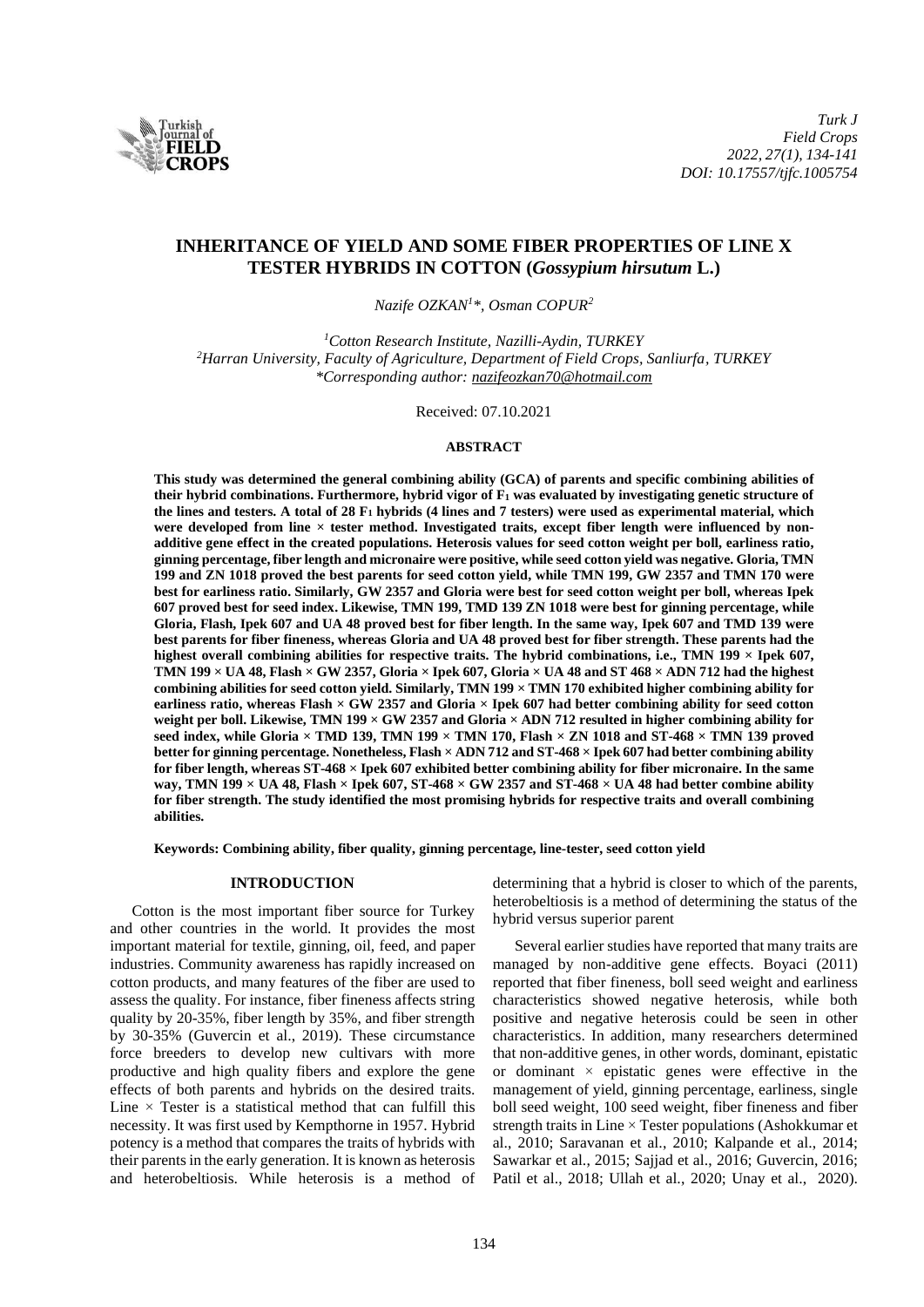Basal et al. (2009) and Karademir et al. (2009) reported that fiber length is managed by additive genes. In addition, Babar et al. (2001), Lakho et al. (2001) and Karademir (2004) indicated high heterosis in ginning percentage, whereas Karademir (2004) and Boyaci (2011) reported high heterosis for 100-seed weight.

The aim of this study was to determine the general combining abilities (GCA) of parents and specific combining abilities (SCA) of hybrids, genetic influence affecting traits in populations as well as the hybrid powers of the crossed lines (Heterosis and Heterobeltiosis) in accordance with the Line  $\times$  Tester analysis method among the cotton varieties developed recently in Turkey

#### **MATERIALS AND METHODS**

The study was carried out in Nazilli-Aydin province (37° 54′ 45″ N, 28° 19′ 14″ E, altitude: 64 m) during 2015 and 2016. Gloria, TMN 199, TMN 170 and ST 468 cotton varieties were used as homozygote lines, whereas GW 2357, ZN 1018, GW 2357, UA 48, ADN 712, Ipek 607 and TMN 139 were used as testers.

The crosses were made in accordance with the Line  $\times$ Tester analysis method and 28 hybrid combinations were obtained during 2015. The hybrid combinations and their 11 parents were planted at Nazilli Cotton Research Institute on 11 May 2016. The experiment was laid out according to Randomized Complete Block Design (RCBD) with 3 replications. Parents and hybrids were planted in plots of replications as 1 row with length of 12 m, inter-row spacing of 0.70 m and intra-row spacing of 0.10 m. The soil of the experimental area is rich in phosphorus (3.5 ppm) and potassium (350 ppm), poor in organic matter (1.4%), medium calcareous (20.98%), alkaline (pH: 7.95) and saline (0.036%) (Anonymous, 2018). During 2016, 90 kg  $ha^{-1}$  of pure nitrogen (46% urea) was applied, followed by the first irrigation (4 furrow irrigations in total). Harvesting was performed manually twice on 8 October 2016 and 1 November 2016.

The highest  $(38.2 \text{ °C})$  and the lowest  $(7.1 \text{ °C})$ temperature in the region was recorded during August and November, respectively. In long-term data, the highest average temperature was observed in July (28.4 ºC), the lowest in December (8.2 ºC), and maximum in July (36.1  $^{\circ}$ C).

Data relating to seed cotton yield (SCY; kg ha<sup>-1</sup>), earliness (ER; %), fiber fineness (FF; mic.), fiber length (FL; mm), fiber strength (FS; g tex-1 ), ginning percentage (GP; %), 100 seed weight (g) and single boll weight (g) were collected during the study. Fiber properties were determined by USTER HVI 1000.

Values obtained were analyzed according to the Line × Tester method with the statistical package program (TARPOPGEN) developed by Ozcan and Acikgoz (1999) in accordance with Kempthorne (1957) and Sing et al. (1982), and the means were compared with the  $LSD<sub>(0.05)</sub>$ (least significant difference) test. Heterosis (Chiang and Smith, 1967) and heterobeltiosis (Fonseca and Patterson, 1968) values were determined with the following formulas.

Heterosis (%); Ht =  $(F_1-MP)/MP$ ) ×100, Mean Parents = (Line parent + Tester parent)/2  $(1)$ 

Heterobeltiosis (%); Htb =  $(F_1-Better~Parent)/Better~Parent)$  $\times 100$  (2)

# **RESULTS AND DISCUSSION**

The differences between genotypes were significant (p>0.01). Both parents and crosses contributed significantly to variation; however, the contribution of parents was more significant than hybrids (Table 1). These results stem from the significance of parent's GCA and the hybrid's SCA values. However, parents showed negative GCA for seed cotton yield, which indicated that GCA/SCA ratio was negative. This pointed out that dominant genes were effective in seed cotton yield.

| Source of<br>variation         | DF                                                                                                                                                            | <b>SCY</b> | GP         | ER          | <b>BW</b> | <b>SW</b> | FF         | FL        | <b>FS</b>  |  |  |
|--------------------------------|---------------------------------------------------------------------------------------------------------------------------------------------------------------|------------|------------|-------------|-----------|-----------|------------|-----------|------------|--|--|
| Replication                    | $\mathfrak{D}$                                                                                                                                                | 13104.45   | 0.925      | 55.466      | 0.036     | 0.017     | 1.991      | 0.059     | 5.559      |  |  |
| Genotypes                      | 38                                                                                                                                                            | 42967.24** | 18.249**   | $138.650**$ | $0.954**$ | $4.593**$ | $8.213**$  | $0.240**$ | $16.476**$ |  |  |
| Parents                        | 10                                                                                                                                                            | 20213.75** | $27.727**$ | $148.103**$ | $0.786**$ | $5.287**$ | $12.375**$ | $0.431**$ | $31.915**$ |  |  |
| Parents vs Hybrids             |                                                                                                                                                               | 40318.73** | $15.628**$ | 1191.412**  | $5.526**$ | 70.577**  | 0.209      | $0.215**$ | 4.182      |  |  |
| Hybrids                        | 27                                                                                                                                                            | 51492.56** | 14.835**   | $96.157**$  | $0.846**$ | 1.893**   | $6.968**$  | $0.170*$  | $11.214**$ |  |  |
| Lines                          | $\mathcal{F}$                                                                                                                                                 | 21500.17** | $4.019**$  | 422.811**   | $1.434**$ | $5.066**$ | $6.645**$  | $0.508**$ | 8.787**    |  |  |
| <b>Tester</b>                  | 6                                                                                                                                                             | 18637.41** | 59.965**   | 146.384**   | $2.582**$ | $1.391**$ | 25.291**   | $0.377**$ | 36.581**   |  |  |
| Line $\times$ Tester           | 18                                                                                                                                                            | 67443.01** | $1.595**$  | 24.973**    | $0.170**$ | $1.531**$ | $0.913**$  | $0.045**$ | $3.163**$  |  |  |
| Error                          | 76                                                                                                                                                            | 5269.67    | 0.424      | 40.513      | 0.067     | $0.041**$ | 0.512      | 0.032     | 2.213      |  |  |
| $\delta^2$ GCA                 |                                                                                                                                                               | $-354.454$ | 0.294      | 1.582       | 0.015     | 0.008     | 0.135      | 0.003     | 0.179      |  |  |
| ${}^{\delta 2}$ SCA            |                                                                                                                                                               | 20.724.446 | 0.390      | $-5.180$    | 0.034     | 0.496     | 0.134      | 0.004     | 0.519      |  |  |
| $\delta^2$ GCA/ $\delta^2$ SCA |                                                                                                                                                               | $-0.017$   | 0.750      | $-0.3$      | 0.440     | 0.170     | 1.007      | 0.750     | 0.340      |  |  |
|                                | SCY: Seed cotton yield (kg ha <sup>-1</sup> ), GP: Ginning percentage (%), ER (%), FL: Fiber length (mm), FF: Fiber fineness (Micronaire), FS: Fiber strength |            |            |             |           |           |            |           |            |  |  |

**Table 1.** Variance analysis according to line  $\times$  tester analysis

SCY: Seed cotton yield (kg ha<sup>-1</sup> ), GP: Ginning percentage (%), ER (%), FL: Fiber length (mm), FF: Fiber fineness (Micronaire), FS: Fiber strength  $(g$ /tex), BW:Boll weight  $(g)$ , SW: seed weight  $(g)$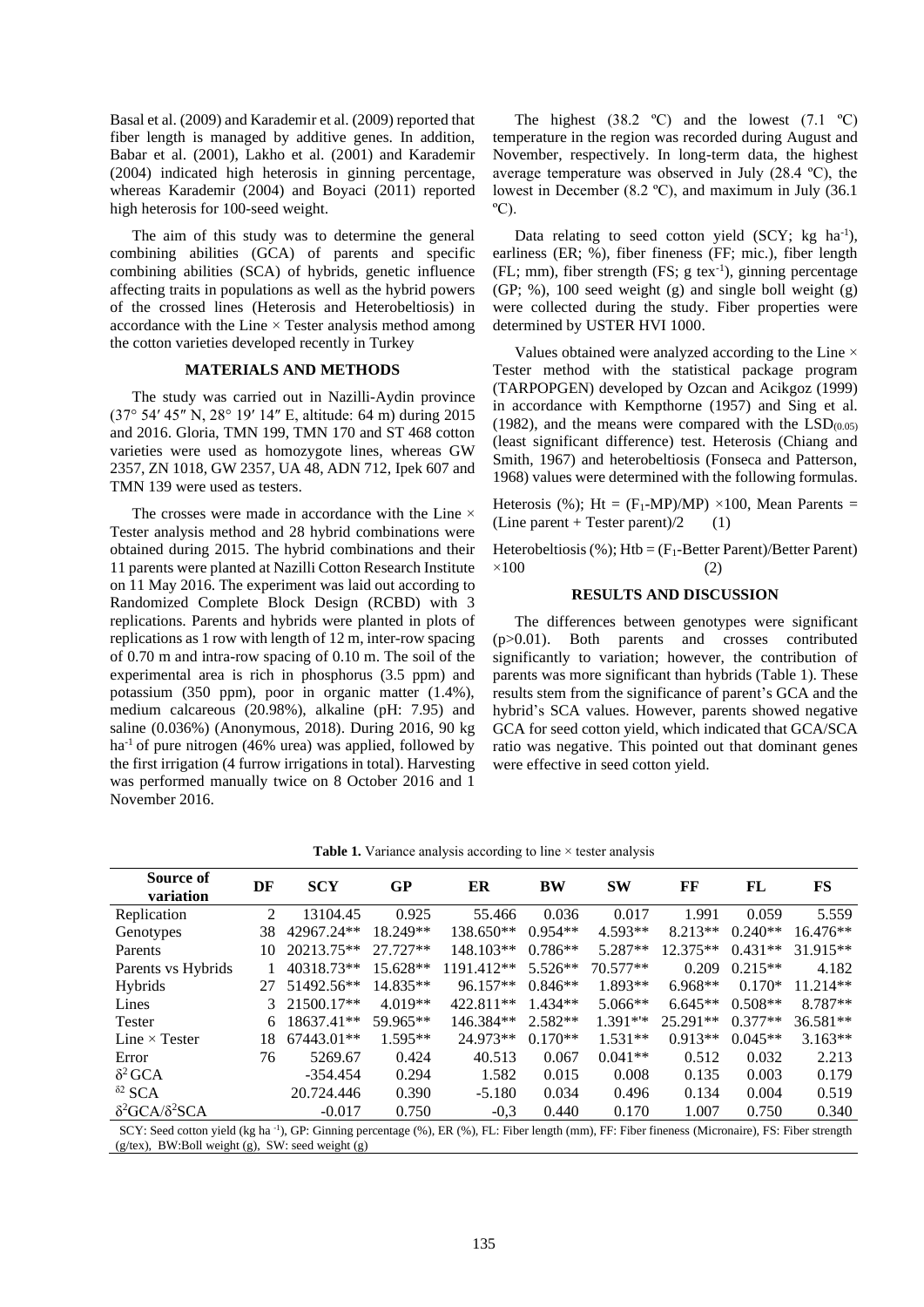In addition, it is clearly understood from GCA/SCA ratio  $(\leq 1)$  that dominant genes are effective in other traits except for fiber fineness (1.007). Basal et al. (2009), Karademir et al. (2009), and Ekinci and Gencer (2014) reported that additive gene effect was important in fiber length, and dominant gene effect in other traits were compatible with the results of Ali et al. (2016) and Sajjad et al. (2016).

## *General Combining Ability of Parents (GCA)*

According to parental GCA, TMN 199 was positive to ginning percentage, earliness rate, 100 seed weight, fiber fineness, but negative to seed cotton yield, boll weight, fiber length and fiber strength. Flash variety was positive to seed cotton yield, 100 seed weight and fiber length. Gloria variety was positive to seed cotton yield, boll weight, 100 seed weight, fiber length and fiber strength. The ST 468 was negatively correlated to the traits for which Gloria had possitive correlations, except for fiber strength (Table 2).

On the other hand, ADN 712 variety from the tester contributed positively towards ginning percentage, boll weight, and fiber fineness, and negatively to earliness rate, fiber length and fiber strength. The GW 2357 variety was positive to seed cotton yield, earliness rate, boll weight and fiber fineness, and negative to ginning percentage and fiber strenght (Table 2). Similarly, Ipek 607 variety was positive to seed cotton yield, boll weight, 100 seed weight, fiber length and fiber fineness and negative to ginning percentage, earliness rate and fiber fineness. Likewise, TMD 139 variety was positive to ginning percentage, whereas negative to other traits. The TMN 170 variety was positive to ginning percentage, earliness rate, boll seed weight and 100 seed weight, while negative to seed cotton yield and fiber length. The variety UA 48 was positive to boll weight, 100 seed weight, fiber length and fiber strength, whereas negative to ginnig percentage. The ZN 1018 variety was positive to seed cotton yield, ginning percentage and fiber fineness, while negative to boll weight, 100 seed weight, fiber length and fiber strength (Table 2). These results indicate that crucial new genotypes can be developed if ZN 1018, GW 2357 and Ipek 607 varieties are crossed with a high ginning percentage cultivar.

| Table 2. GCA effects of parents for investigated properties |  |  |  |
|-------------------------------------------------------------|--|--|--|
|-------------------------------------------------------------|--|--|--|

| <b>Lines and Testers</b> | <b>SCY</b> | GP        | ER        | <b>BW</b>  | <b>100 SW</b> | FF         | FL         | FS         |  |  |
|--------------------------|------------|-----------|-----------|------------|---------------|------------|------------|------------|--|--|
| <b>Lines</b>             |            |           |           |            |               |            |            |            |  |  |
| <b>TMN 199</b>           | $-14.747$  | $0.53**$  | $4.564*$  | $-0.096**$ | $0.537**$     | $0.186**$  | $-0.520**$ | $-0.683**$ |  |  |
| Flash                    | $35.11**$  | 0.12      | $-2.004*$ | 0.053      | $0.070**$     | 0.038      | $0.093**$  | $-0.421$   |  |  |
| Gloria                   | $16.40**$  | $-0.50**$ | $-5.297*$ | $0.331**$  | $0.047**$     | $-0.188$   | $0.752**$  | $0.569**$  |  |  |
| ST 468                   | $-36.77**$ | $-0.15**$ | $2.737*$  | $-0.288$   | $-0.654**$    | $-0.036$   | $-0.324**$ | $0.536**$  |  |  |
| <b>Testers</b>           |            |           |           |            |               |            |            |            |  |  |
| <b>ADN 712</b>           | $-2.11$    | $0.21**$  | $-4.542*$ | $0.066*$   | $-0.027$      | $0.056**$  | $-0.439**$ | $-0.785**$ |  |  |
| GW 2357                  | $36.64**$  | $-0.40**$ | 5.729*    | $0.293**$  | $-0.013$      | $0.124**$  | $-0.877$   | $-0.935**$ |  |  |
| Ipek 607                 | $26.94**$  | $-4.06**$ | $-3.032*$ | $0.588**$  | $0.260**$     | $-0.340**$ | $2.664**$  | $1.774**$  |  |  |
| <b>TMD 139</b>           | $-16.65$   | $3.38**$  | $-1.658$  | $-0.766**$ | $-0.286**$    | $-0.101**$ | $-0.905**$ | $-1.168**$ |  |  |
| <b>TMN 170</b>           | $-39.86**$ | $1.05**$  | $2.654*$  | $0.120**$  | $0.352**$     | 0.017      | $-0.663**$ | 0.215      |  |  |
| <b>UA 48</b>             | $-4.847$   | $-0.66**$ | $-0.016$  | $0.173**$  | $0.294**$     | 0.036      | $1.390**$  | 2.882**    |  |  |
| <b>ZN</b> 1018           | 73.17**    | $0.48**$  | 0.864     | $-0.473**$ | $-0.579**$    | $0.207**$  | $-1.199**$ | $-1.985**$ |  |  |

## *Specific Combining Ability of Hybrids (SCA)*

A total of 12 hybrids displayed negative SCA for seed cotton yield, 13 for ginning percentage and fiber length, 15 for earliness rate and fiber fineness, 14 for boll seed weight, 16 for 100 seed weight, 15 for fiber fineness, 13 for fiber length and fiber strength unlike other combinations (Table 3).

It has been reported that fiber length is managed by both additive (Ekinci and Gencer, 2014) and non-additive (dominant and epistatic) (Basal et al., 2009) gene effects. Fiber fineness and strength is managed by additive (Karademir and Gencer, 2010), and fiber fineness by both additive and non-additive (Ekinci and Gencer, 2014) gene effects. Basal et al. (2009) reported that fiber strength is governed by non-additive genes. Among studied traits, TMN 199  $\times$  Ipek 607, TMN 199  $\times$  UA 48, TMN 199  $\times$  ZN 1018, Flash  $\times$  GW 2357, Flash  $\times$  TMN 170, Gloria  $\times$  Ipek 607, Gloria × UA 48, ST 468 × ADN 712, ST 468 × TMD 139 and ST 468  $\times$  TMN 170 were significant for seed cotton yield. Similarly, Flash  $\times$  ADN 712 and Flash  $\times$  ZN 1018 remained significant for ginning percentage, whereas Flash  $\times$  ADN 712 and Gloria  $\times$  TMD 139 for boll weight. Likewise, TMN 199  $\times$  GW 2357, TMN 199  $\times$  Ipek 607, Flash  $\times$  TMN 170, Flash  $\times$  UA 48, Gloria  $\times$  ADN 712, ST  $468 \times$  GW 2357, ST 468  $\times$  Ipek 607 and ST 468  $\times$  UA 48 proved significant for 100 seed weight, while Flash  $\times$  TMN 170, Gloria  $\times$  GW 2357 and Gloria  $\times$  Ipek 607 were significant for fiber fineness. In the same way, Flash  $\times$ ADN 712 and ST  $468 \times$  GW 2357 remained significant for fiber length, whereas Flash  $\times$  Ipek 607 and ST 468  $\times$  GW 2357 hybrids were significant for fiber strength. The hybrids with the highest special adaptability for seed cotton yield in the current study were Gloria  $\times$  Ipek 607, whereas  $ST 468 \times GW 2357$  had the highest special adaptability for fiber length and strength (Table 3).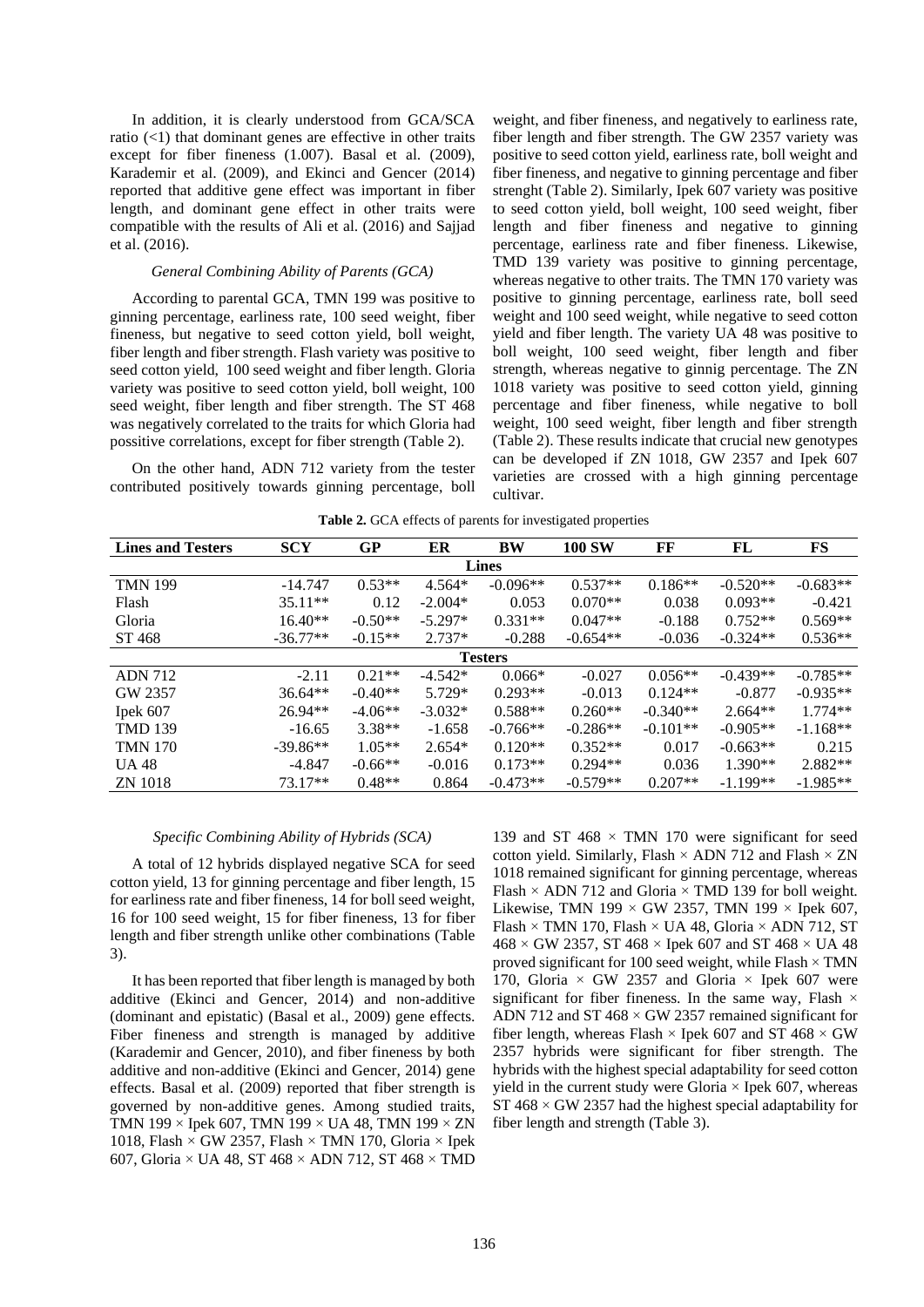**Table 3.** SCA effects of hybrids for investigated characteristics

| $F_1$ Hybrids              | $SCY$ (kg ha <sup>-1</sup> ) | GP(%)      | ER(%)    | BW(g)      | $100 \text{ SW(g)}$ | FF (mic)   | $FL$ (mm)  | $FS$ (g tex <sup>-1</sup> ) |
|----------------------------|------------------------------|------------|----------|------------|---------------------|------------|------------|-----------------------------|
| TMN $199 \times$ ADN 712   | 55.71                        | $-0.016$   | $-0.26$  | $-0.039$   | $-0.516**$          | $-0.025$   | 0.25       | 0.408                       |
| TMN $199 \times$ GW 2357   | $-119.28**$                  | 0.256      | $-1.214$ | 0.094      | $1.253**$           | $-0.052$   | 0.002      | $-0.642$                    |
| TMN 199 $\times$ Ipek 607  | 97.88**                      | 0.0272     | 1.847    | $-0.118$   | $0.568**$           | 0.074      | $-0.39$    | $-0.617$                    |
| TMN $199 \times$ TMD $139$ | 3.38                         | 0.355      | $-2.102$ | $-0.044$   | $-0.690**$          | $-0.067$   | $-0.006$   | 0.592                       |
| TMN $199 \times$ TMN $170$ | $-26.37$                     | $-0.269$   | 3.594    | $-0.168$   | 0.046               | $-0.002$   | $-0.279$   | $-0.092$                    |
| TMN $199 \times UA48$      | $160.60**$                   | $-0.063$   | 0.31     | 0.168      | $-0.718**$          | $-0.025$   | 0.042      | 0.008                       |
| TMN $199 \times ZN$ 1018   | 149.27**                     | $-0.335$   | $-2.175$ | 0.106      | 0.057               | 0.098      | 0.23       | 0.342                       |
| $Flash \times ADN 712$     | 5.694                        | $0.643**$  | 0.553    | $0.253**$  | $-0.306**$          | 0.059      | $0.781**$  | 0.246                       |
| Flash $\times$ GW 2357     | 124.51**                     | $-0.353$   | 1.288    | 0.045      | $-0.224**$          | $-0.058$   | $-0.838**$ | $-1.53**$                   |
| Flash $\times$ Ipek 607    | $-207.92**$                  | $-0.207$   | $-0.001$ | $-0.18$    | $-0.535**$          | 0.005      | 0.318      | $1.665**$                   |
| $Flash \times TMD$ 139     | $-12.44$                     | $-0.652**$ | $-1.238$ | $-0.143$   | 0.047               | $-0.026$   | $-0.136$   | 0.163                       |
| Flash $\times$ TMN 170     | 86.66**                      | $-0.378$   | 2.176    | 0.316      | $0.483**$           | $0.129**$  | 0.305      | $-0.487$                    |
| Flash $\times$ UA 48       | $-22.56$                     | 0.238      | 1.17     | $-0.024$   | $0.691**$           | 0.133      | $-0.421$   | $-0.12$                     |
| Flash $\times$ ZN 1018     | $-20.03$                     | $0.690**$  | $-3.949$ | $-0.267**$ | $-0.156$            | $-0.241$   | $-0.009$   | 0.08                        |
| Gloria $\times$ ADN 712    | $-236.34**$                  | 0.602      | 0.272    | $-0.141$   | 1.398**             | $-0.054$   | $-0.968**$ | 0.456                       |
| Gloria $\times$ GW 2357    | $-41.1$                      | 0.685      | 2.033    | $-0.003$   | $-1.254**$          | $0.085**$  | $-0.273$   | 0.039                       |
| Gloria $\times$ Ipek 607   | 260.38**                     | 0.447      | $-3.423$ | 0.133      | $-0.175$            | $0.098**$  | $-0.131$   | $-1.202$                    |
| Gloria $\times$ TMD 139    | $-66.85$                     | $-2.015$   | 2.851    | $0.516**$  | $0.670**$           | 0.07       | 0.402      | $-0.927$                    |
| Gloria $\times$ TMN 170    | $-130.74**$                  | 0.174      | $-1.303$ | $-0.259**$ | $-0.383**$          | $-0.232**$ | 0.536      | 0.623                       |
| Gloria $\times$ UA 48      | 174.32**                     | $-0.248$   | $-4.173$ | $-0.233**$ | $-0.356**$          | $-0.094$   | 0.14       | $-0.044$                    |
| Gloria $\times$ ZN 1018    | 40.34                        | 0.356      | 3.744    | $-0.013$   | 0.1                 | 1.121      | 0.295      | 1.056                       |
| ST $468 \times$ ADN 712    | 128.93**                     | 0.057      | $-0.564$ | $-0.073$   | $-0.576**$          | 0.02       | $-0.063$   | $-1.111$                    |
| ST $468 \times$ GW 2357    | 35.87                        | $-0.588$   | $-2.107$ | $-0.137$   | $0.226**$           | 0.026      | $1.109**$  | $2.139**$                   |
| ST $468 \times$ Ipek 607   | $-150.33$                    | $-0.312$   | 1.577    | 0.164      | $0.142**$           | $-0.178$   | 0.052      | 0.164                       |
| ST $468 \times$ TMD 139    | $70.80**$                    | 1.007      | 0.49     | $-0.329$   | $-0.027$            | 0.017      | $-0.259$   | 0.173                       |
| ST $468 \times TMN$ 170    | $70.45**$                    | 0.473      | $-4.467$ | 0.111      | $-0.17**$           | 0.106      | $-0.562$   | $-0.044$                    |
| ST $468 \times UA48$       | 8.84                         | 0.074      | 2.692    | 0.089      | $0.383**$           | $-0.013$   | 0.239      | 0.156                       |
| $ST 468 \times ZN 1018$    | $-169.57$                    | $-0.71$    | 2.379    | 0.175      | $-0.001$            | 0.022      | $-0.516$   | $-1.477$                    |

#### *Mean performance of parents and F<sup>1</sup> crosses*

The values of the studied traits of the parents (line and tester) are given in Table 4. Seed cotton yield of the lines ranged from 7035.7 to 5496.0 kg ha<sup>-1</sup>, ginning percentage from 42.03 to 40.25%, earliness rate from 78.86 to 66.50%, boll seed weight from 6.23 to 5.44 g, 100 seed weight from 10.43 to 9.90 g, fiber fineness from 5.17 to 5.57 micronaire, fiber length from 32.01 to 28.96 mm, and fiber strength from 37.33 to 30.80 g tex $^{-1}$ . Seed cotton yield of the testers ranged from 621.82 to 462.30. kg da<sup>-1</sup>, ginning percentage from 42.10 to 32.19%, earliness rate from 87.90 to 70.31%, boll seed weight from 6.40 to 4.79 g, 100 seed weight from 13.86 to 8.90 g, fiber fineness from 4.47 to 5.62 micronaire, fiber length from 35.26 to 28.43 mm, and fiber strength from 40.13 to 29.46 g tex<sup>-1</sup> (Table 4).

On the other hand, seed cotton yield of hybrids of these parents ranged from 8261.9 kg ha<sup>-1</sup> (Gloria  $\times$  Ipek 607) to 3003.39 kg ha<sup>-1</sup> (Gloria  $\times$  ADN 712), ginning percentage from 44.99% (TMN 199  $\times$  TMD 139) to 36.19% (ST 468  $\times$  Ipek 607), earliness rate from 91.93% (TMN 199  $\times$  TMN 170) to 69.36% (Gloria  $\times$  Ipek 607), boll seed weight from 7.38 g (Gloria  $\times$  Ipek 607) to 4.94 g (ST 468  $\times$  TMD 139), 100 seed weight from 13.59 g (TMN 199  $\times$  GW 2357) to 10.58 g (ST 468  $\times$  ZN 1018), fiber fineness from 4.78 micronaire (ST 468  $\times$  Ipek 607) to 5.82 micronaire (TMN  $199 \times ZN$  1018), fiber length from 34.09 mm (Flash  $\times$  Ipek 607) to 28.90 mm (ST 468  $\times$  ZN 1018) and fiber strength from 37.30 g tex<sup>-1</sup> (ST 468  $\times$  UA 48) to 30.80 g tex<sup>-1</sup> (ST  $468 \times ZN$  1018). The ST  $468 \times ZN$  1018 had low 100 seed weight, fiber length and fiber strength; however, low 100 seed weight had not affected the seed cotton yield and ginning percentage.

Among the lines, TMN 199 had the highest ginning percentage (42.03%) and earliness rate (78.86%), whereas Gloria had the highest seed cotton yield  $(7035.7 \text{ kg ha}^{-1})$ , boll seed weight  $(6.23 \text{ g})$ , 100 seed weight  $(10.30 \text{ g})$ , fiber length  $(32.01 \text{ mm})$  and fiber strength  $(37.33 \text{ g } \text{tex}^{-1})$ . Among testers, ZN 1018 had the highest seed cotton yield  $(6218.82 \text{ kg} \text{ ha}^{-1})$ , whereas TMD 139 resulted in the highest ginning percentage (42.97%). Likewise, GW 2357 had the highest earliness rate (79.89%) and single boll seed weight (6.50 g), Ipek 607 had the highest fiber length (35.26 mm), fiber strength  $(34.73 \text{ g} \text{tex}^{-1})$  and fiber fineness  $(4.47 \text{ m})$ micronaire) (Table 4).

Among hybrids, Gloria  $\times$  Ipek 607 produced the highest seed cotton yield (8261.9 kg ha<sup>-1</sup>), while TMN 199  $\times$  TMD 139 and Flash  $\times$  TMD 199 resulted in the highest ginning percentage (44.99% and. 44.89%). Similarly, TMN 199  $\times$ TMN 170 recorded the highest earliness rate (91.93%), Gloria  $\times$  Ipek 607 had the highest boll weight (7.38 g), TMN 199  $\times$  Ipek 607 observed the highest 100 seed weight, Flash  $\times$  Ipek 607 resulted in the highest fiber length and strength, and the thinnest fibers were recorded for ST 468  $\times$  Ipek 607 (Table 4).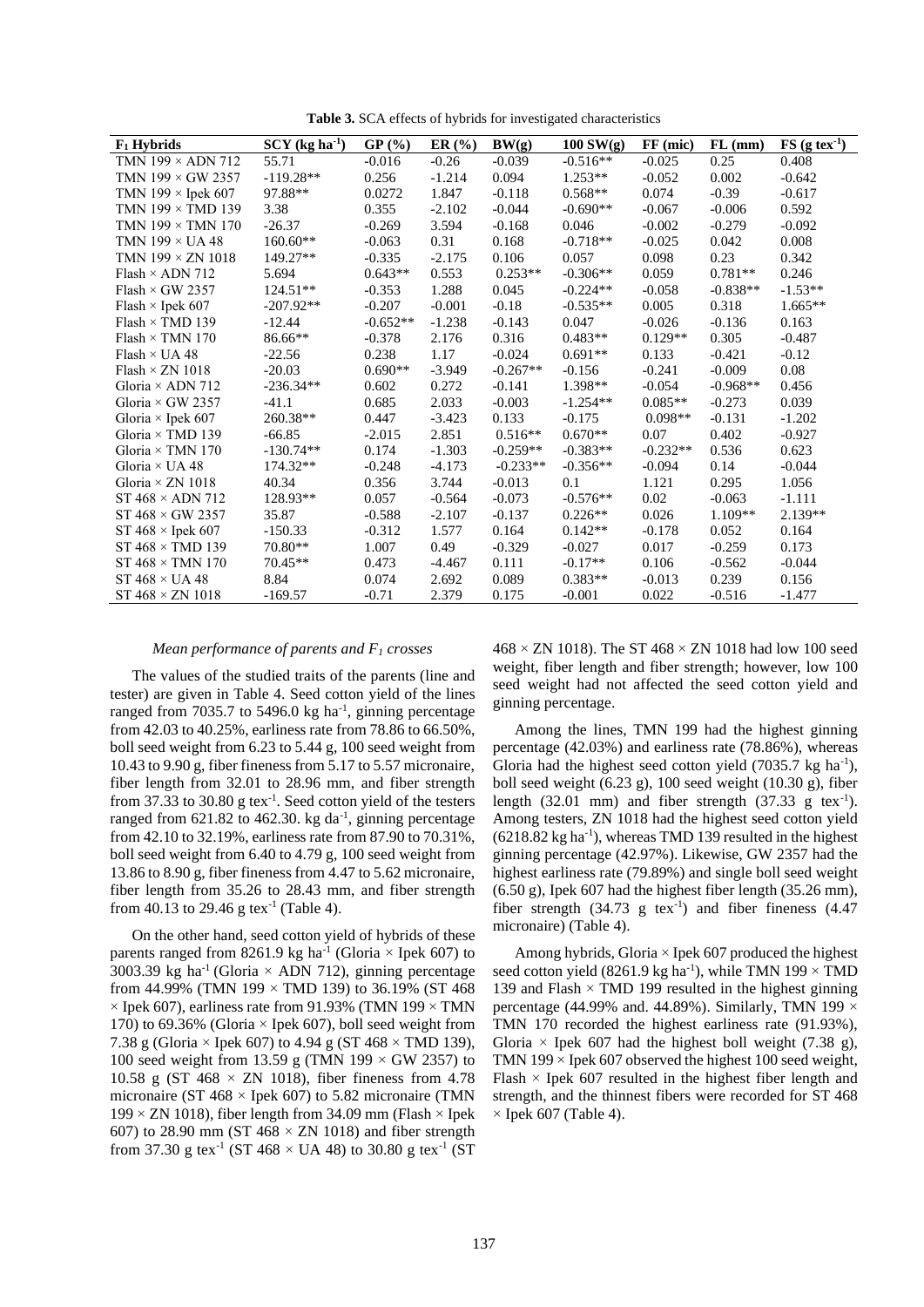| <b>Lines</b>                                                                                                                                                             |                |  |  |  |  |  |  |  |  |  |  |
|--------------------------------------------------------------------------------------------------------------------------------------------------------------------------|----------------|--|--|--|--|--|--|--|--|--|--|
| 42.03<br><b>TMN 199</b><br>6992.0<br>78.86<br>5.61<br>9.90<br>5.57<br>30.84                                                                                              | 32.66          |  |  |  |  |  |  |  |  |  |  |
| 5496.0<br>40.25<br>66.50<br>5.99<br>10.43<br>5.42<br>30.30<br>Flash                                                                                                      | 34.10          |  |  |  |  |  |  |  |  |  |  |
| 40.41<br>6.23<br>5.17<br>32.01<br>Gloria<br>7035.7<br>67.36<br>10.30                                                                                                     | 37.33          |  |  |  |  |  |  |  |  |  |  |
| ST 468<br>5698.4<br>41.74<br>71.03<br>5.44<br>9.93<br>5.42<br>28.96                                                                                                      | 30.80          |  |  |  |  |  |  |  |  |  |  |
| <b>Testers</b>                                                                                                                                                           |                |  |  |  |  |  |  |  |  |  |  |
| 5.59<br>4623.0<br>40.04<br>70.31<br>9.23<br>5.14<br>30.09<br><b>ADN 712</b>                                                                                              | 31.86          |  |  |  |  |  |  |  |  |  |  |
| 39.21<br>79.89<br>9.86<br>5.48<br>GW 2357<br>4726.1<br>6.50<br>29.93                                                                                                     | 29.30          |  |  |  |  |  |  |  |  |  |  |
| 5757.9<br>32.19<br>66.90<br>6.24<br>13.86<br>4.47<br>35.26<br>Ipek 607                                                                                                   | 34.73          |  |  |  |  |  |  |  |  |  |  |
| <b>TMD139</b><br>5123.0<br>42.97<br>68.80<br>4.79<br>8.90<br>4.60<br>30.76                                                                                               | 32.23          |  |  |  |  |  |  |  |  |  |  |
| 5.27<br><b>TMN 170</b><br>5103.1<br>42.10<br>87.90<br>6.40<br>9.46<br>29.85                                                                                              | 33.73          |  |  |  |  |  |  |  |  |  |  |
| 5234.1<br>36.99<br>77.02<br>6.02<br>9.56<br>5.42<br>33.74<br><b>UA 48</b>                                                                                                | 40.13          |  |  |  |  |  |  |  |  |  |  |
| 6218.2<br>79.72<br>9.56<br>5.62<br>28.43<br><b>ZN 1018</b><br>41.09<br>5.48                                                                                              | 29.46          |  |  |  |  |  |  |  |  |  |  |
| 5638.0<br>39.80<br>75.70<br>5.70<br>5.10<br>10.60<br>30.80<br>Mean( <sub>Parents</sub> )                                                                                 | 33.20          |  |  |  |  |  |  |  |  |  |  |
| 1178.0<br>1.28<br>15.80<br>0.30<br>LSD <sub>(0.05)</sub><br>0.40<br>0.36<br>1.01                                                                                         | 2.28           |  |  |  |  |  |  |  |  |  |  |
| <b>Crosses</b>                                                                                                                                                           |                |  |  |  |  |  |  |  |  |  |  |
| 5613.1<br>6.26<br>5.55<br>TMN $199 \times$ ADN 712<br>41.45<br>80.83<br>11.81<br>30.30                                                                                   | 32.66          |  |  |  |  |  |  |  |  |  |  |
| TMN $199 \times$ GW 2357<br>3517.8<br>90.20<br>6.62<br>13.59<br>5.59<br>29.60<br>41.11                                                                                   | 31.46          |  |  |  |  |  |  |  |  |  |  |
| 5.25<br>TMN $199 \times$ Ipek 607<br>37.26<br>84.50<br>6.70<br>13.18<br>32.90<br>6325.3                                                                                  | 34.20          |  |  |  |  |  |  |  |  |  |  |
| TMN 199 × TMD 139<br>4944.4<br>44.99<br>81.92<br>5.42<br>11.38<br>5.35<br>29.50                                                                                          | 32.46          |  |  |  |  |  |  |  |  |  |  |
| TMN $199 \times$ TMN $170$<br>4414.6<br>42.04<br>91.93<br>6.18<br>12.75<br>5.53<br>29.50                                                                                 | 33.16          |  |  |  |  |  |  |  |  |  |  |
| 5.53<br>TMN 199 × UA 48<br>3422.6<br>40.53<br>85.98<br>6.57<br>11.93<br>31.90                                                                                            | 35.93          |  |  |  |  |  |  |  |  |  |  |
| 5.82<br>TMN $199 \times ZN$ $1018$<br>7301.5<br>41.40<br>84.37<br>5.86<br>11.83<br>29.50                                                                                 | 31.40          |  |  |  |  |  |  |  |  |  |  |
| Flash $\times$ ADN 712<br>40.41<br>75.12<br>6.70<br>5.48<br>31.40<br>6071.4<br>11.55                                                                                     | 32.76          |  |  |  |  |  |  |  |  |  |  |
| Flash $\times$ GW 2357<br>40.10<br>86.13<br>6.72<br>5.43<br>29.30<br>6454.3<br>11.65                                                                                     | 30.83          |  |  |  |  |  |  |  |  |  |  |
| Flash $\times$ Ipek 607<br>36.58<br>76.08<br>6.79<br>5.03<br>34.09<br>3765.8<br>11.61                                                                                    | 36.73          |  |  |  |  |  |  |  |  |  |  |
| $Flash \times TMD$ 139<br>5285.7<br>44.89<br>76.22<br>5.47<br>5.24<br>30.07<br>11.65                                                                                     | 32.30          |  |  |  |  |  |  |  |  |  |  |
| 41.53<br>83.94<br>6.82<br>12.72<br>5.51<br>30.70<br>Flash $\times$ TMN 170<br>6043.6                                                                                     | 33.03          |  |  |  |  |  |  |  |  |  |  |
| 5301.5<br>40.43<br>80.27<br>6.53<br>12.87<br>5.54<br>32.08<br>$Flash \times UA 48$                                                                                       | 36.06          |  |  |  |  |  |  |  |  |  |  |
| 42.02<br>76.03<br>5.40<br>11.15<br>5.33<br>29.90<br>$Flash \times ZN$ 1018<br>6107.1                                                                                     | 31.40          |  |  |  |  |  |  |  |  |  |  |
| 41.03<br>71.55<br>6.58<br>13.10<br>5.14<br>Gloria $\times$ ADN 712<br>3003.9<br>30.30                                                                                    | 33.96          |  |  |  |  |  |  |  |  |  |  |
| 5.35<br>Gloria $\times$ GW 2357<br>40.50<br>83.58<br>6.95<br>10.60<br>30.60<br>4611.1<br>Gloria × Ipek 607<br>8261.9<br>36.60<br>69.36<br>7.38<br>4.90<br>34.30<br>11.95 | 33.40<br>34.86 |  |  |  |  |  |  |  |  |  |  |
| Gloria × TMD 139<br>41.59<br>77.01<br>6.41<br>12.25<br>5.12<br>31.20<br>4553.5                                                                                           | 32.20          |  |  |  |  |  |  |  |  |  |  |
| Gloria × TMN 170<br>3682.5<br>41.45<br>77.17<br>6.52<br>11.83<br>4.93<br>31.60                                                                                           | 35.13          |  |  |  |  |  |  |  |  |  |  |
| Gloria × UA 48<br>7083.3<br>39.31<br>71.63<br>6.60<br>11.80<br>5.08<br>33.30                                                                                             | 37.13          |  |  |  |  |  |  |  |  |  |  |
| Gloria × ZN 1018<br>6523.5<br>6.17<br>5.47<br>41.05<br>80.43<br>11.38<br>30.80                                                                                           | 33.36          |  |  |  |  |  |  |  |  |  |  |
| 6125.0<br>ST $468 \times$ ADN 712<br>40.84<br>78.75<br>6.03<br>10.56<br>5.37<br>30.10                                                                                    | 32.36          |  |  |  |  |  |  |  |  |  |  |
| ST $468 \times$ GW 2357<br>30.90<br>4849.2<br>39.59<br>87.48<br>6.19<br>11.37<br>5.44                                                                                    | 35.46          |  |  |  |  |  |  |  |  |  |  |
| ST $468 \times$ Ipek $607$<br>3623.0<br>36.19<br>82.40<br>6.79<br>11.35<br>4.78<br>33.40                                                                                 | 36.20          |  |  |  |  |  |  |  |  |  |  |
| $ST 468 \times TMD 139$<br>44.96<br>82.69<br>4.94<br>5.21<br>5448.4<br>10.85<br>29.50                                                                                    | 33.26          |  |  |  |  |  |  |  |  |  |  |
| 42.10<br>82.04<br>6.27<br>5.42<br>$ST 468 \times TMN 170$<br>5162.6<br>11.37<br>29.50                                                                                    | 34.43          |  |  |  |  |  |  |  |  |  |  |
| ST $468 \times UA$ 48<br>39.99<br>86.53<br>6.30<br>5.32<br>4896.8<br>11.84<br>32.30                                                                                      | 37.30          |  |  |  |  |  |  |  |  |  |  |
| 5.52<br>$ST 468 \times ZN 1018$<br>3892.8<br>40.34<br>87.10<br>5.74<br>10.58<br>28.90                                                                                    | 30.80          |  |  |  |  |  |  |  |  |  |  |
| 5.20<br>5220.0<br>40.10<br>6.20<br>11.77<br>81.00<br>31.03<br>Mean <sub>(crosses)</sub>                                                                                  | 33.70          |  |  |  |  |  |  |  |  |  |  |
| 1200<br>0.92<br>7.00<br>0.28<br>1.24<br>LSD <sub>(0.05)</sub><br>0.80<br>1.00                                                                                            | 2.36           |  |  |  |  |  |  |  |  |  |  |

**Table 4.** Mean values of observed characters

# *Hybrid vigor (Heterosis and Heterobeltiosis)*

Heterosis values of hybrids for seed cotton yield ranged between -48.46% (Gloria × ADN 712) and 29.15% (Gloria  $\times$  Ipek 607), whereas the values for ginning percentage varied between 6.16% (ST 468  $\times$  TMD 139) and -2.59% (ST  $468 \times ZN$  1018). Likewise, heterosis values for earliness rate ranged between 19.48% (ST 468  $\times$  Ipek 607) and  $-0.77\%$  (Gloria  $\times$  UA 48), whereas the values for boll seed weight varied between  $18.4\%$  (Gloria  $\times$  Ipek 607) and  $-3.4\%$  (ST 468  $\times$  TMD 139). Similarly, heterosis values for 100 seed weight ranged from 37.6% (TMN 99  $\times$  GW 2357) to -4.6% (ST 468  $\times$  Ipek 607), whereas the values for fiber fineness varied between 5.21% (TMN 199 × TMD 139) and -5.65% (Gloria  $\times$  TMN 170). In the same way, heterosis values for fiber length were in the range of 5.03% (ST 468  $\times$  GW 2357 and 3.94% (TMN 199  $\times$  TMD 199), whereas the values for fiber strength differed from 18.02% (ST 468  $\times$  GW 2357) to -8.38% (TMN 99  $\times$  ADN 712) (Table 5).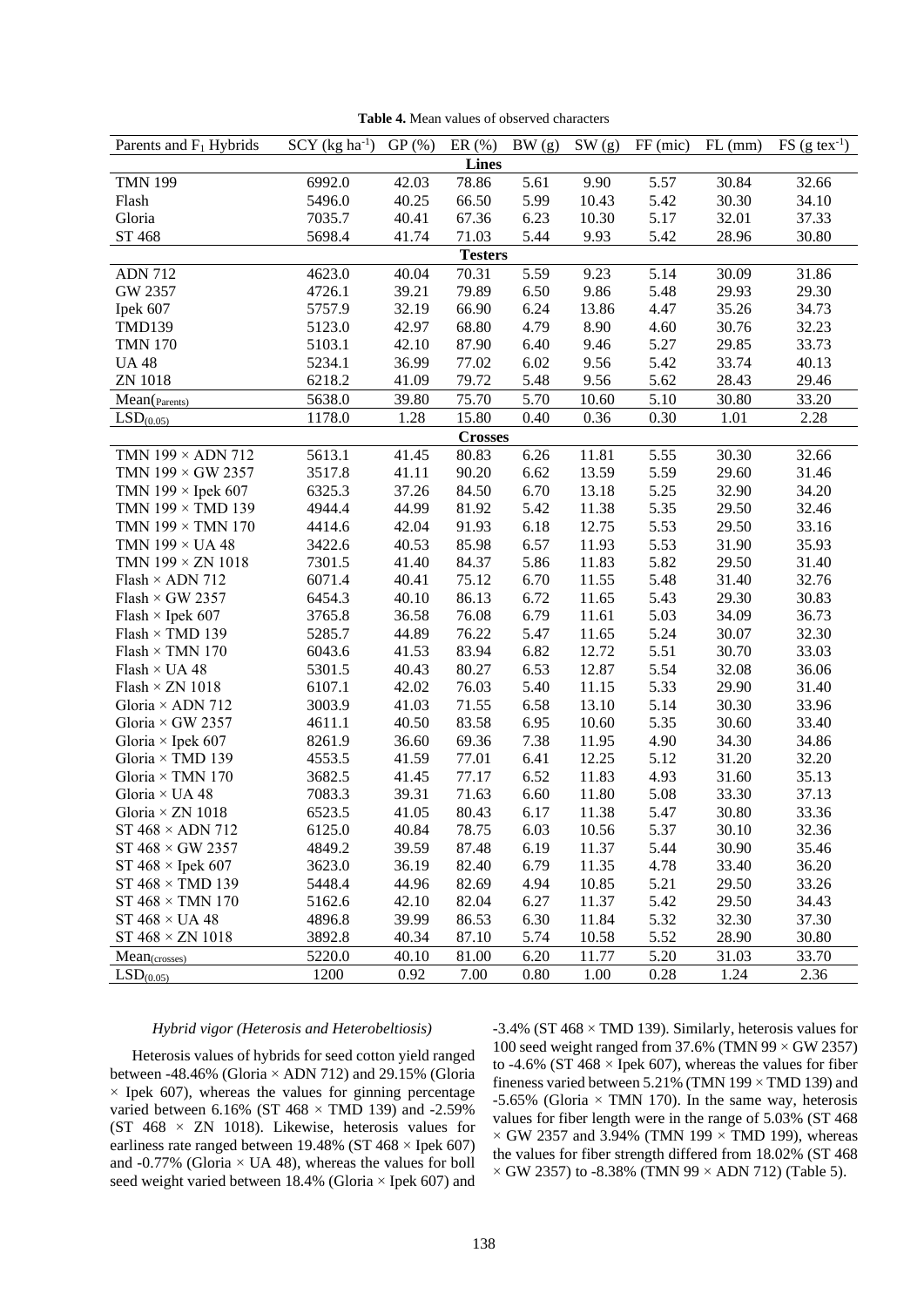Gloria  $\times$  Ipek 607 and Flash  $\times$  GW 2357 hybrids showed significant positive heterosis for boll weight and 100 seed weight, and contributed to seed cotton yield, while TMN 199  $\times$  TMN 170 hybrid exhibited high positive and significant heterosis for seed cotton yield and 100 seed weight. The hybrids TMN 199  $\times$  UA 48, Flash  $\times$  Ipek 607, Gloria  $\times$  ADN 712, Gloria  $\times$  GW 2357 and ST 468  $\times$  ZN 1018 exhibited high and positive heterosis for boll weight and 100 seed weight, and negative heterosis for seed cotton yield, possibly due to insufficient number of bolls (Table 5).

| <b>Hybrids</b>             | <b>SCY</b> | GP        | ER        | <b>BW</b> | <b>SW</b> | FF        | FL           | <b>FS</b> |
|----------------------------|------------|-----------|-----------|-----------|-----------|-----------|--------------|-----------|
| TMN $199 \times$ ADN 712   | $-3.34$    | 1.01      | 8.37      | $11.7**$  | $23.5**$  | 3.64      | $-0.51$      | 1.23      |
| TMN $199 \times$ GW 2357   | $-39.95**$ | $5.37**$  | 13.63**   | $9.3**$   | $37.6***$ | 2.44      | $-2.52**$    | $-8.34*$  |
| TMN $199 \times$ Ipek 607  | $-0.77$    | 0.4       | 15.94**   | 13.1**    | $11.0**$  | 4.65      | $-0.39$      | 1.48      |
| TMN $199 \times$ TMD $139$ | $-18.37*$  | 5.86**    | $10.96*$  | 4.3       | $21.1**$  | $5.21**$  | $-3.94*$     | 0.051     |
| TMN $199 \times$ TMN $170$ | 27.01**    | $-0.05$   | $10.25*$  | 2.9       | 31.7**    | 2.06      | $-2.51$      | $-0.1$    |
| TMN $199 \times UA48$      | $-44.01**$ | $2.57*$   | $10.31*$  | $13.0**$  | $22.6***$ | 0.64      | $-1.11$      | $-1.28$   |
| TMN $199 \times ZN$ $1018$ | 10.54      | $-0.39**$ | 6.41      | $5.7*$    | $21.6***$ | 4.05      | $-0.36$      | 1.07      |
| Flash $\times$ ADN 712     | 20         | $0.66*$   | 9.82      | $15.7**$  | $17.5***$ | 3.85      | $4.17*$      | $-0.65$   |
| $Flash \times GW$ 2357     | $26.28*$   | 0.91      | $17.67**$ | $7.6*$    | 14.8**    | $-0.37$   | $-2.39$      | $-2.73$   |
| Flash $\times$ Ipek 607    | $-33.07**$ | 0.97      | $14.06**$ | $11.1***$ | $-4.4**$  | 1.79      | $4.00*$      | $6.73*$   |
| $Flash \times TMD$ 139     | $-0.48$    | $7.86**$  | $12.66**$ | 1.5       | $20.5**$  | 4.59      | $-1.51$      | $-2.61$   |
| Flash $\times$ TMN 170     | 14.03      | 0.85      | 8.73      | $10.0*$   | 27.9**    | 3.12      | 2.35         | $-2.6$    |
| Flash $\times$ UA 48       | $-1.18$    | $4.66**$  | 11.86*    | $8.7**$   | 28.7**    | 2.15      | 0.19         | $-2.82$   |
| Flash $\times$ ZN 1018     | 4.26       | $3.30**$  | 3.99      | $-1.6$    | $11.6***$ | $-3.41$   | 1.83         | $-1.2$    |
| Gloria $\times$ ADN 712    | $-48.46**$ | $2.00**$  | 3.94      | $11.3**$  | $34.2**$  | $-0.23$   | $-2.21$      | $-1.83$   |
| Gloria $\times$ GW 2357    | $-21.59*$  | $1.73**$  | $13.53**$ | $9.2**$   | $5.1**$   | 0.41      | $-1.13$      | 0.25      |
| Gloria $\times$ Ipek 607   | 29.15**    | 0.81      | 3.33      | 18.4**    | $-1.1**$  | 1.66      | 1.99         | $-3.23$   |
| Gloria $\times$ TMD 139    | $-25.09**$ | $-0.24$   | 13.12**   | $16.4**$  | $27.6**$  | 4.74      | $-0.37$      | $-7.42*$  |
| Gloria $\times$ TMN 170    | $-39.32**$ | 0.46      | $-0.59$   | 3.2       | 19.8**    | $-5.65**$ | 2.4          | $-1.12$   |
| Gloria $\times$ UA 48      | 15.45      | $1.56**$  | $-0.77$   | $7.8**$   | 18.8**    | $-4$      | 1.3          | $-4.13$   |
| Gloria $\times$ ZN 1018    | $-1.56$    | 0.73      | 9.37      | 5.4       | $14.7**$  | 1.36      | 2.15         | $-0.09$   |
| ST $468 \times$ ADN 712    | 18.68      | $-0.01$   | 11.43*    | $9.3**$   | $10.2**$  | 1.7       | 2.27         | 3.29      |
| $ST 468 \times GW 2357$    | $-6.966$   | $-2.2$    | $15.93**$ | 3.7       | 14.9**    | $-0.18$   | $5.03*$      | $18.02**$ |
| ST $468 \times$ Ipek 607   | $-36.75**$ | $-2.08$   | 19.48**   | 16.2      | $-4.6**$  | $-3.4$    | $4.05*$      | 10.47     |
| ST $468 \times TMD$ 139    | 0.69       | $6.16**$  | 18.27**   | $-3.4$    | $15.2**$  | 3.99      | $-1.1$       | 5.55      |
| ST $468 \times TMN$ 170    | $-4.4$     | 0.43      | 3.24      | $5.8*$    | $17.2**$  | 1.31      | 0.32         | 6.71      |
| ST $468 \times UA$ 48      | $-10.41$   | $1.57**$  | $16.90**$ | 9.9**     | $21.5**$  | $-1.91$   | 3.12         | 5.16      |
| $ST 468 \times ZN 1018$    | $-34.66**$ | $-2.59**$ | $15.55**$ | 5.1       | $8.6**$   | 0.03      | $\mathbf{1}$ | 2.21      |
| Mean                       | $-3.7$     | 10.62     | 8.2       | 5.2       | 17.41     | 1.3       | 0.15         | 0.6       |

**Table 5.** Heterosis values (%) of cross combinations for investigated traits

According to populations' average, positive hybrid vigor (heterosis) for boll weight and 100 seed weight were not reflected in yield due to earliness; thus, the hybrids produced less number of bolls and seed cotton yield. However, heterosis in ginning percentage (10.62%) partially reduced the reflection and decreased fiber production. While hybrid powers in fiber properties caused coarseness in fiber fineness, heterosis in fiber length and strength found weak. Our findings differed with Boyaci (2011) in terms of seed cotton yield and 100 seed weight, and exhibit similarities with Karademir (2004) in terms of ginning percentage, with Basbag et al. (2007) in terms of earliness, with Ali et al. (2016) in terms of boll seed weight, with Ashokkumar et al. (2013) in terms of fiber fineness and strength, and with Coban and Unay (2013) in terms of fiber length.

The heterobeltiosis values of the hybrids differed between 17.43% (Flash  $\times$  GW 2753) and -57.30% (Gloria  $\times$  ADN 712) for seed cotton yield, 4.70% (TMN 199  $\times$ TMD 139) and -13.28% (ST 468  $\times$  Ipek 607) for ginning percentage,  $16.42\%$  (ST  $468 \times$  TMD 139) and  $-12.21\%$ (Gloria  $\times$  TMN 170) for earliness rate, 18.3% (Gloria  $\times$ Ipek 607) and -9.2% (ST 468  $\times$  TMD 139) for boll seed weight, 37.3% (TMN 99 × GW 2357) and -18.1% (ST 468  $\times$  Ipek 607) for 100 seed weight, 3.56% (TMN 199  $\times$  ZN 1018) and -11.92% (ST 468  $\times$  Ipek 607) for fiber fineness, 5.26% (ST 468  $\times$  Ipek 607) and 4.91% (Flash  $\times$  UA 48) for fiber length, and  $5.75\%$  (Flash  $\times$  Ipek 607) and -15.15% (ST 468  $\times$  GW 2357) for fiber strength (Table 6).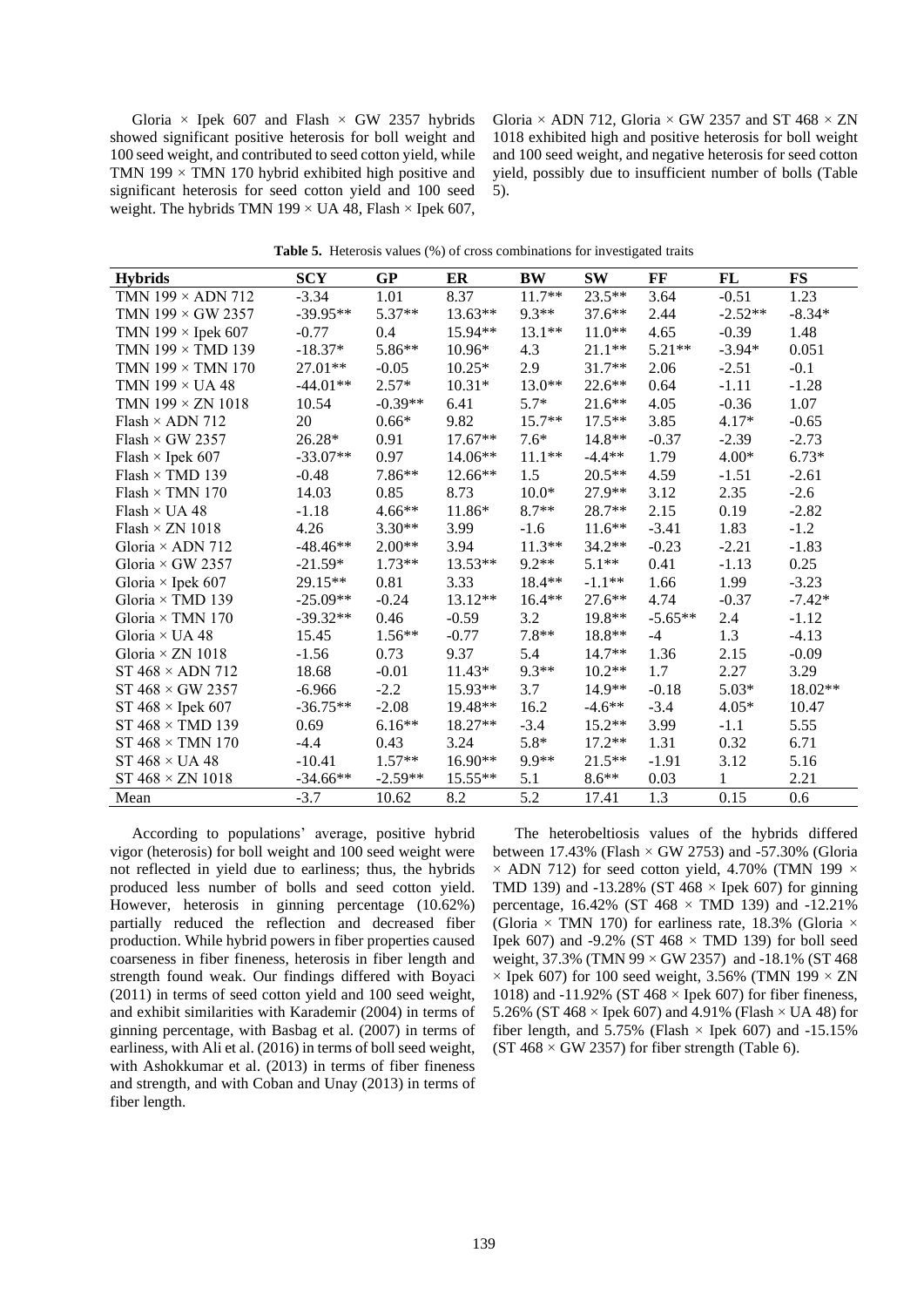| <b>Variations</b>              | <b>SCY</b> | <b>GP</b>  | ER         | <b>BW</b> | <b>SW</b> | FF       | <b>FL</b>  | <b>FS</b>    |
|--------------------------------|------------|------------|------------|-----------|-----------|----------|------------|--------------|
| TMN 199 × ADN 712              | $-19.72**$ | $-1.38**$  | 2.5        | $11.5***$ | 19.3**    | $-0.36$  | $-1.73$    | 0.00         |
| TMN $199 \times$ GW 2357       | $-49.68**$ | $-2.18**$  | 12.90**    | 1.9       | $37.3**$  | 0.36     | $-3.96*$   | $-3.67$      |
| TMN $199 \times$ Ipek 607      | $-9.53$    | $-11.30**$ | 7.15       | $7.4*$    | $-4.9**$  | $-5.69$  | $-.6.64**$ | $-1.53$      |
| TMN 199 × TMD 139              | $-29.28**$ | $4.70**$   | 3.88       | $-3.4$    | $15.0**$  | $-3.95$  | $-4.07*$   | $-0.61$      |
| TMN $199 \times$ TMN $170$     | $-36.86**$ | $-0.13$    | 4.58       | $-3.4$    | 28.8*     | $-0.66$  | $-4.07*$   | $-1.67$      |
| TMN $199 \times UA48$          | $-51.04**$ | $-3.56**$  | 9.02       | $9.2**$   | $20.5**$  | $-0.72$  | $-5.36**$  | $-10.46**$   |
| TMN $199 \times ZN$ 1018       | 4.42       | $-1.50**$  | 5.83       | 4.5       | $19.5**$  | 3.56     | $-4.26*$   | $-3.87$      |
| Flash $\times$ ADN 712         | 10.46      | 0.39       | 6.85       | 11.9**    | $10.8**$  | 1.11     | $3.81*$    | $-3.91$      |
| Flash $\times$ GW 2357         | 17.43      | $-0.39$    | 7.81       | 3.4       | $11.7**$  | $-0.91$  | $-2.98$    | $-9.57**$    |
| Flash $\times$ Ipek 607        | $-34.59**$ | $-9.13**$  | 13.72**    | $8.8**$   | $-16.2*$  | $-7.19$  | $-3.32*$   | 5.75         |
| $Flash \times TMD$ 139         | $-3.82$    | $4.4**$    | 10.78*     | $-8.6**$  | $11.7**$  | $-3.38$  | $-2.24$    | $-5.27$      |
| Flash $\times$ TMN 170         | 9.96       | $-1.3**$   | $-4.5$     | $6.4**$   | $22.0**$  | 1.66     | 1.6        | $-3.12$      |
| Flash $\times$ UA 48           | $-3.53$    | 0.42       | 4.22       | $8.4**$   | 23.4**    | 2.09     | $-4.91**$  | $-10.13**$   |
| Flash $\times$ ZN 1018         | $-1.78$    | $2.24**$   | $-4.63$    | $-5.8$    | $6.9**$   | $-5.1$   | $-1.31*$   | $-7.91*$     |
| Gloria $\times$ ADN 712        | $-57.30**$ | $1.52**$   | 1.76       | 5.6       | $27.2**$  | $-0.58$  | $-5.13**$  | $-9.01**$    |
| Gloria $\times$ GW 2357        | $-34.46**$ | 0.21       | 4.62       | $6.9**$   | $2.9*$    | $-2.43$  | $-4.33*$   | $-10.53**$   |
| Gloria $\times$ Ipek 607       | 17.42**    | $-9.44**$  | 2.98       | 18.3**    | $-13.8*$  | $-5.28$  | $-2.72$    | $-6.60*$     |
| Gloria × TMD 139               | $-35.27**$ | $-3.21**$  | 11.94*     | 2.9       | 18.9**    | $-1.1$   | $-2.31$    | $-13.75**$   |
| Gloria $\times$ TMN 170        | $-47.65**$ | $-1.54**$  | $-12.21**$ | 1.8       | $14.9**$  | $-6.51$  | $-1.04$    | $-5.89$      |
| Gloria $\times$ UA 48          | 0.67       | $-2.73**$  | $-6.99$    | $6.0*$    | $14.6**$  | $-6.15$  | $-1.29$    | $-7.47**$    |
| Gloria × ZN 1018               | $-7.27$    | $-0.098$   | 0.89       | $-0.9$    | $10.6**$  | $-2.67$  | $-3.56$    | $-10.62**$   |
| $ST 468 \times ADN 712$        | 7.48       | $-2.055$   | 10.87*     | $7.9*$    | $6.3**$   | $-0.98$  | 0.34       | 1.56         |
| $ST 468 \times GW 2357$        | $-14.9$    | $-5.16**$  | 9.5        | $-4.7$    | $14.5*$   | $-0.73$  | 3.32       | $15.15**$    |
| ST $468 \times$ Ipek $607$     | $-37.77**$ | $-13.28**$ | $16.01**$  | 8.9**     | $-18.1**$ | $-11.92$ | $-5.26**$  | 4.22         |
| $ST 468 \times TMD 139$        | $-4.38$    | $4.64**$   | $16.42**$  | $-9.2**$  | $9.3**$   | $-3.93$  | $-4.00*$   | 3.2          |
| ST $468 \times \text{TMN}$ 170 | $-9.4$     | 0.009      | $-6.67$    | $-2.1$    | $14.5**$  | $-0.12$  | $-1.18**$  | 2.07         |
| ST $468 \times UA$ 48          | $-14.06$   | $-4.2**$   | $12.35*$   | 4.6       | $19.2**$  | $-1.97$  | $-4.19*$   | $-7.05$      |
| ST $468 \times ZN$ 1018        | $-37.39**$ | $-3.34**$  | 9.25       | 4.7       | 6.6       | $-1.72$  | 0.08       | $\mathbf{0}$ |
| Mean                           | $-16$      | $-2$       | 5.3        | 7.1       | 11.9      | $-2.3$   | $-2$       | $-3.5$       |

**Table 6**. Heterobeltiosis values (%) of cross combinations for yield and fiber properties

Except Gloria  $\times$  Ipek 607, positive but non-significant heterobeltiosis values for seed cotton yield of other hybrids indicated that the trait is managed by dominant gene instead of additive genes and environment effect. The Flash × ADN 712 hybrid showed positive heterobeltiosis for all traits except fiber fineness and strength, Flash  $\times$  GW 2357 for seed cotton yield and 100 seed weight, Flash  $\times$  TMN 170 for seed cotton yield, boll seed weight, 100 seed weight and fiber length, Gloria  $\times$  Ipek 607 for seed cotton yield, earliness rate, boll seed weight and 100 seed weight. In addition, positive heterobeltiosis values were observed for boll seed weight and 100 seed weight from the population averages. The positive heterobeltiosis values for earliness trait were not reflected positively on the number of bolls and seed cotton yield. Moreover, due to negative heterobeltiosis (% -2.0) recorded for ginning percentage, negative effect on fiber yield was appeared (Table 6).

## **CONCLUSION**

The parents and hybrids significantly differed for the studied traits. In F<sub>1</sub> generation, dominant genes were more effective in the management of all studied traits, except fiber length. This indicated that plant selections should be started at  $F_3$  and  $F_4$ . In addition, parents proved superior to hybrids for the studied traits, except fiber strength necessitates more care in plant selection due to low variation.

The hybrids TMN 199  $\times$  Ipek 607, TMN 199  $\times$  UA 48, TMN 199  $\times$  ZN 1018, Flash  $\times$  GW 2357, Flash  $\times$  TMN 170, Gloria × Ipek 607, Gloria × UA 48, ST 468 × ADN 712 proved significant for seed cotton yield. Similarly, Flash × ADN 712, Flash  $\times$  ZN 1018 were significant for ginning percentage, whereas Flash  $\times$  ADN 712, Gloria  $\times$  TMD 139, Gloria  $\times$  TMN 170 and Gloria  $\times$  UA 48 remained significant for boll weight. Likewise, TMN 199  $\times$  GW 2357, TMN 199  $\times$  Ipek 607, Flash  $\times$  TMN 170, Flash  $\times$  UA 48, Gloria × ADN 712, ST 468 × GW 2357, ST 468 × Ipek 607 and ST 468  $\times$  UA 48100 were significant for 100 seed weight, while Gloria  $\times$  TMN 170 proved significant for fiber fineness. In the same way, Flash  $\times$  ADN 712, Gloria  $\times$  ADN 712, ST 468  $\times$  GW 2357 were significant for fiber length, while Flash  $\times$  Ipek 607 and ST 468  $\times$  GW 235 remained significant for fiber strength. Gloria  $\times$  Ipek 607 proved the most promising hybrid with its  $F_1$  combination in terms of high seed cotton yield, economical ginning percentage and earliness rate as well as superior fiber properties.

## **ACKNOWLEDGEMENT**

This study was supported by TAGEM (Turkish Republic Ministry of Agriculture and Forestry, General Directorate of Agricultural Research and Policy) with project number of TAGEM/TBAD/16/A04/P02/01. The authors thank to TAGEM for financial support.